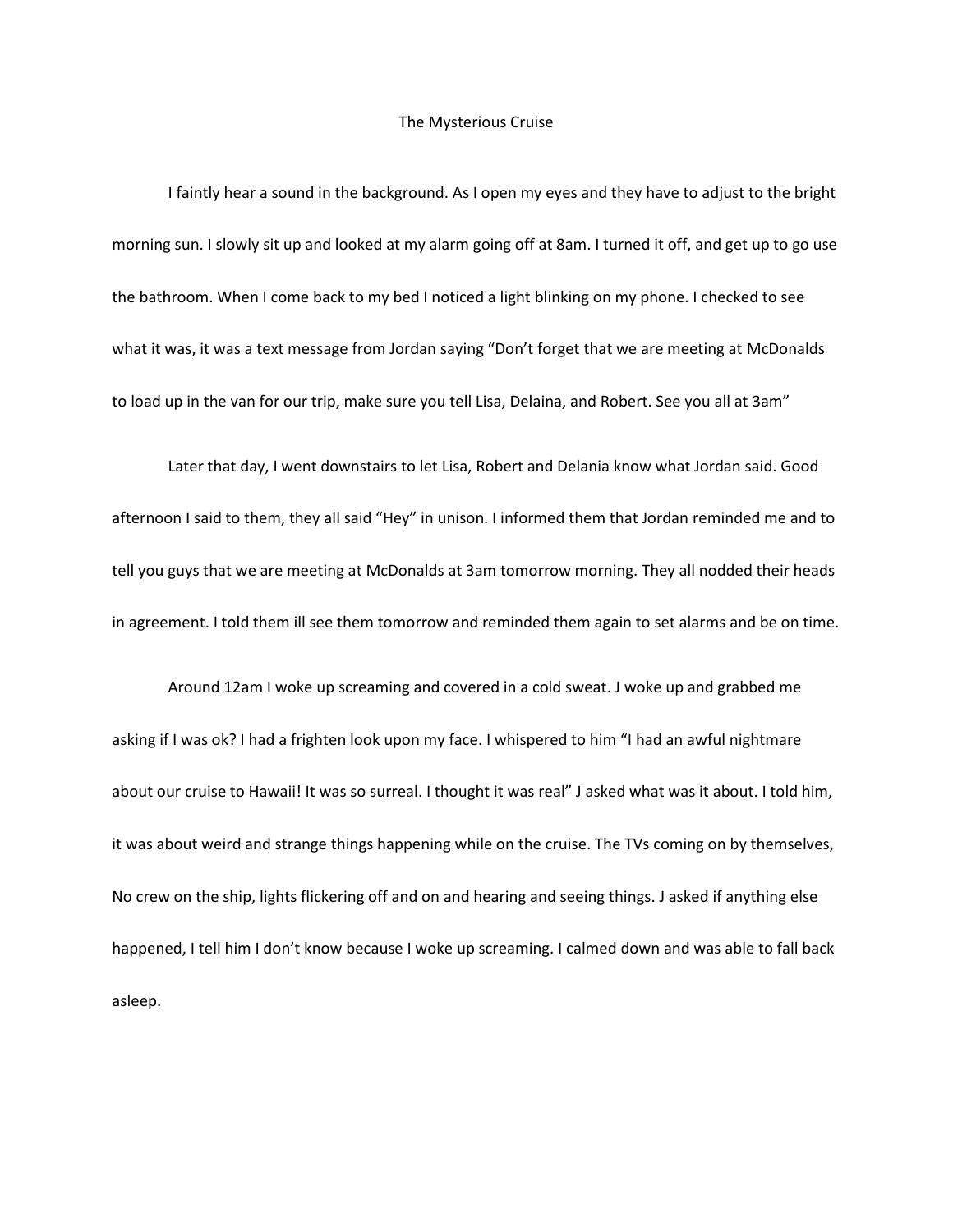230am vastly approached and my alarm went off again. I woke up and got dressed. I grabbed my suitcase and went outside where my trio of friends Lisa, Robert and Delaina were waiting for me. We start walking to McDonalds to meet Jordan. When we got there, Jordan was there with the rest of the group, Lindsey, Diane, Isaiah, and Diarus waiting by the van. Jordan tells us we have a 17 hour drive to reach our destination in Miami, where we board the cruise ship. We all load up our luggage and are ready to go.

Just before we load up in the van we drew straws to see who was going to be stuck driving. Jessica drew the shortest and she has been crowned the driver. Isaiah chimes in and says "Oh boy we're in for it now with a laugh. Jessica says I'm not that bad of a driver. We loaded up and took off. Jessica pulls out of the parking lot and we are officially on the road. Jessica wanted to take a short cut. We turned right onto Fair Ave and out of nowhere we are swerving and sliding sideways. Next thing you know the van is going backwards down the street. We were all yelling and screaming. The van comes to a halt. Jordan says "That's it, I am taking over, and you drive like a maniac while laughing as was everyone else. Jessica and Jordan switched seats and he says "here we go guys. Jordan takes off like a bat out of hell. He was definitely going over the speed limit. Luckily we all had our seatbelts on and van was equipped with airbags, you know, for safety!

Once on the highway we were cruising along. Jordan was driving better and the radio was playing music. Everyone was taking a snooze. Around 11am Jordan pulled over into a gas station to use the bathroom again and grab some road trip snacks. Jordan told us to stock up, we still have several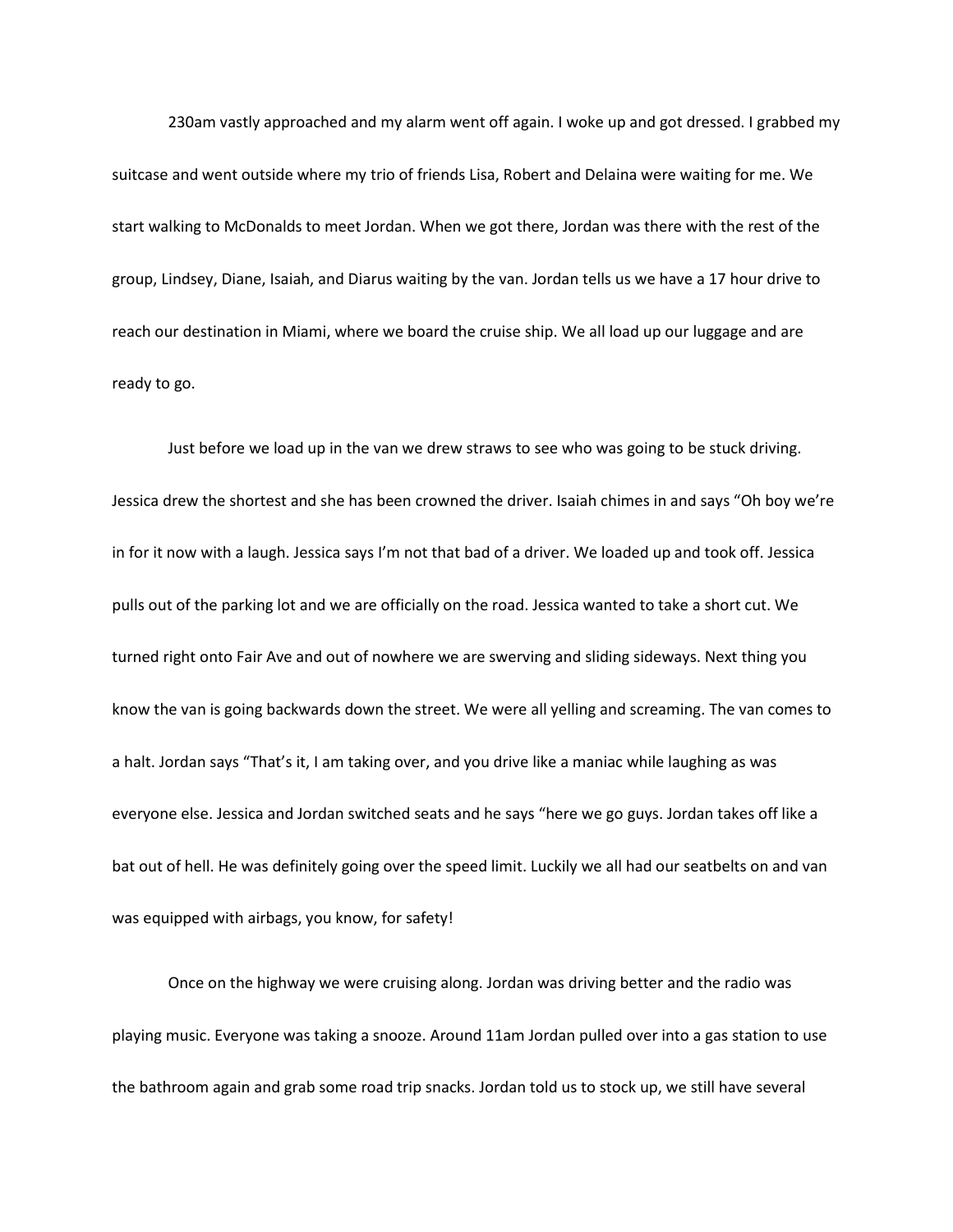hours to go before getting to Miami. The scenery in Atlanta, Georgia was beautiful. Isaiah, Lindsey, Diarus and Jessica walked over to look at the mountains, taking in the fresh air and also took some cool pictures. Lisa, Delaina, Robert, and Jessica went into the local souvenir shop. Jess had bought some dream catchers' and a dragon statue. One dream catcher was batman themed and the other was wolves and feathers. The dragon statue was an incent burner. The others bought some local items such as key chains and t-shirts. We smokers took one last smoke break before loading back up into van. Jordan yells out "Load up guys, lets hit the road".

Jessica was in front passenger seat and she had fallen asleep. She woke up and looked at the time and it was 10:15pm. She says "Man its late" Then she saw a sign that keep right to head towards Miami. We all were excited when we saw that sign. We were making a stop at a hotel to get some rest since the cruise doesn't leave until the following the day at 11am. We arrive to Ithaca of South Beach.

This was the cheapest Hotel we could fine. \$64.00 a night, not bad. Usually the cheaper a hotel is, the weirder and grosser it is. But its one night, can't be that bad. We unload the van and get checked in. Everyone gets their room keys, and Jordan reminds us that we are leaving at 8am, so be up and ready to load up and finish the long haul. The rooms were actually quite clean and beds were super comfy. Like clockwork I lay down and go to sleep and then all of a sudden the alarm goes off. I said "Damn, felt like I just went to sleep". Anyway we all get up and get dressed. We all were at the van by 8am. We decided to grab some breakfast and went to a place called Courtyard Café and Lounge.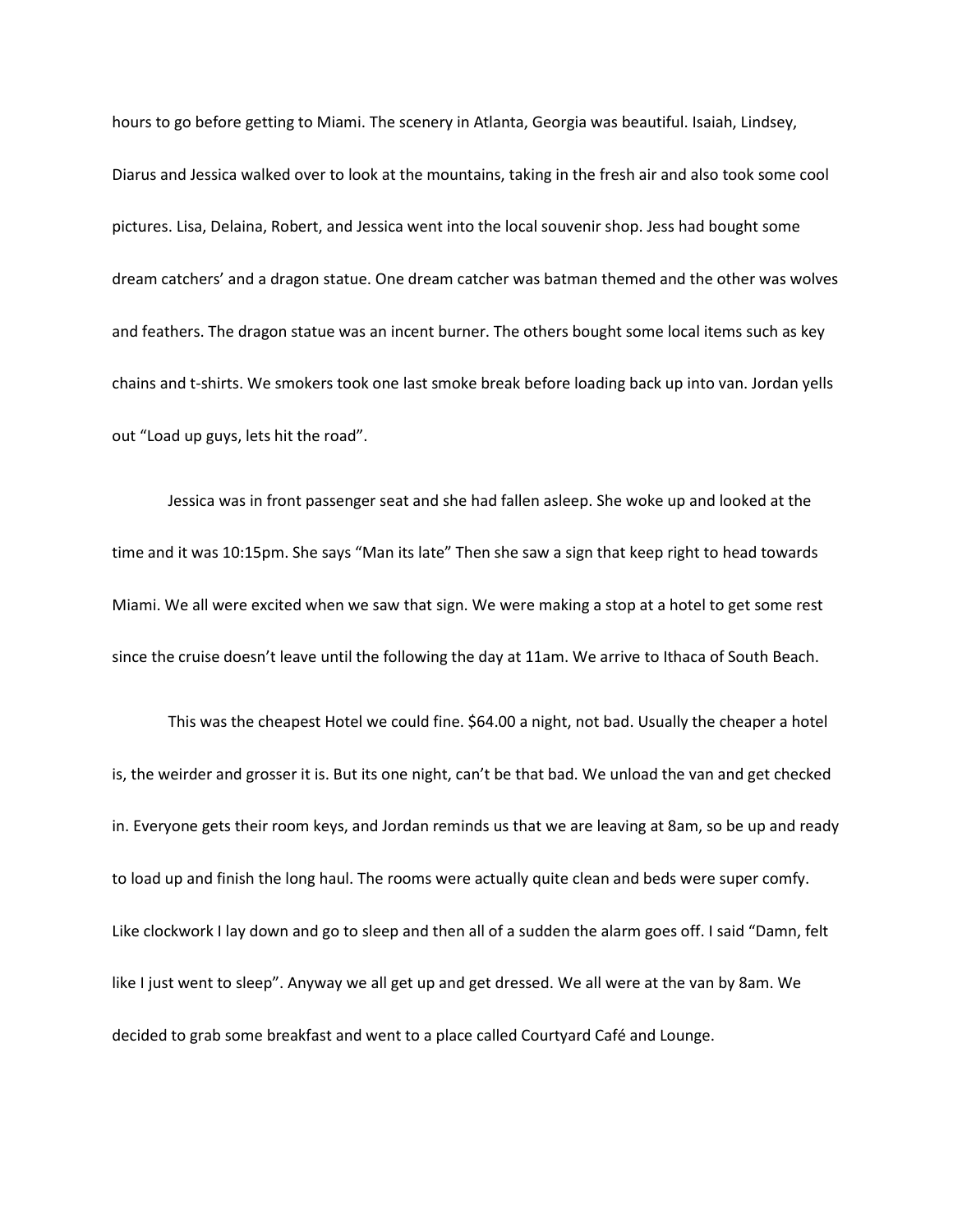Upon arrival to get breakfast, we go in and get seated. While waiting for food we all talked about what we wanted to do on the cruise ship. What it's going to be like and we talked about the formal event that is scheduled on the cruise. We were a little excited for that, we get to dress up. Our food arrived and it was delicious, the bill was not! But well worth it. We had some time left so we split up into groups to go look around town. Lindsey, Diane, Isaiah, Jordan and Diarus go shopping at Midtown Miami, where Robert, Lisa, Jess, and Delaina go into Hot Topic. We all just walked around killing time. We met back at van around 1045am and make the last few moments of the drive.

We arrive. We park the van where it will stay. We get out of van and grabbed our luggage. There she was, The Quantum of the Seas Luxurious Cruise ship! Written in big shiny gold letters. We make our way up the ramp to board the ship and we are just in awe of how awesome the ship looks. We knew we were going to have so much fun, or so we thought. We were greeted by a crew member named Frederick, with a big smile and a hearty Welcome aboard the Quantum of the Seas cruise. He directed us to where we need to check in our luggage, and told us that it will be delivered to our rooms. We were also directed to a table where we would be given our room numbers. We each got our tickets out when we then heard, oh crap I can't find my ticket. We turned to see Lindsey looking frantically through her stuff and checking pockets. No ticket in sight. All of a sudden Delaina bends down and picks something up, it was Lindsey's ticket. We were all relieved. Lindsey said thank to Delania like a million times.

As we gather ourselves and make away to the table. There are 9 of us and we each get our own room. We bought the expensive tickets making us First Class. We found out our rooms are actually right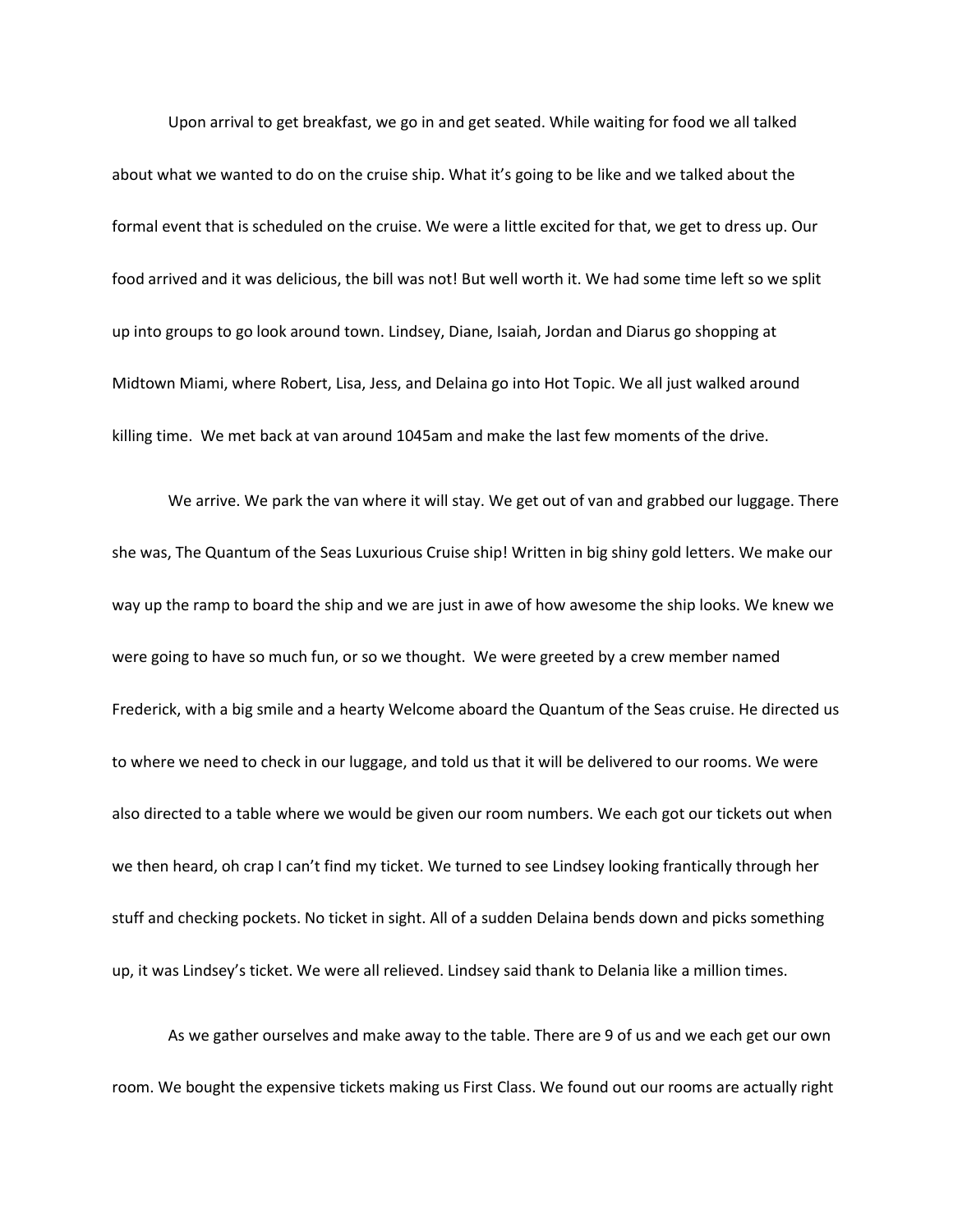in a row on the Southside of the ship. The Captain was at that the table and he handed Jordan a paper with the room numbers listed. Diane chimes in and says "I feel out of place". Just wait until tomorrow where we get to dress up in our dresses and tuxes said Jessica. We head to find our rooms. Lindsey and Isaiah say I hope we don't get lost on here. Jordan reassures everyone that we will be fine and are going to have a blast. Let's find our rooms and get settled in. Jordan said once done we will meet up and go explore the ship to see what there is to do.

We are headed to our rooms and just taking everything in. Meeting other passengers, seeing the crew member's work. It is something we know that this is a once in a lifetime experience. Jess and the others mention that they get motion sickness. Jess had her anxiety meds to help her stay calm. We have rooms number 48-57. We make way to our rooms so we can unpack and get settled in. While unpacking, the TV in my room came on by itself. I have a confused look on my face. So I go out into the hallway and ask the others if the same thing happen to them. They all in unison said "Yes" I see this horrified look on Jessica's face and I ask her what's wrong. She tells us that the night before she had a dream of weird things happening and this was the first thing that happened. We all were in disbelief. We returned to our rooms to finish unpacking.

We make our way up to the observation deck. While walking up to the main deck, the lights in the hallways started to flicker off and on several times. We all stop in our tracks and just looked around and at each other. Jessica then again said "Oh my goodness, this is the second thing I dreamed about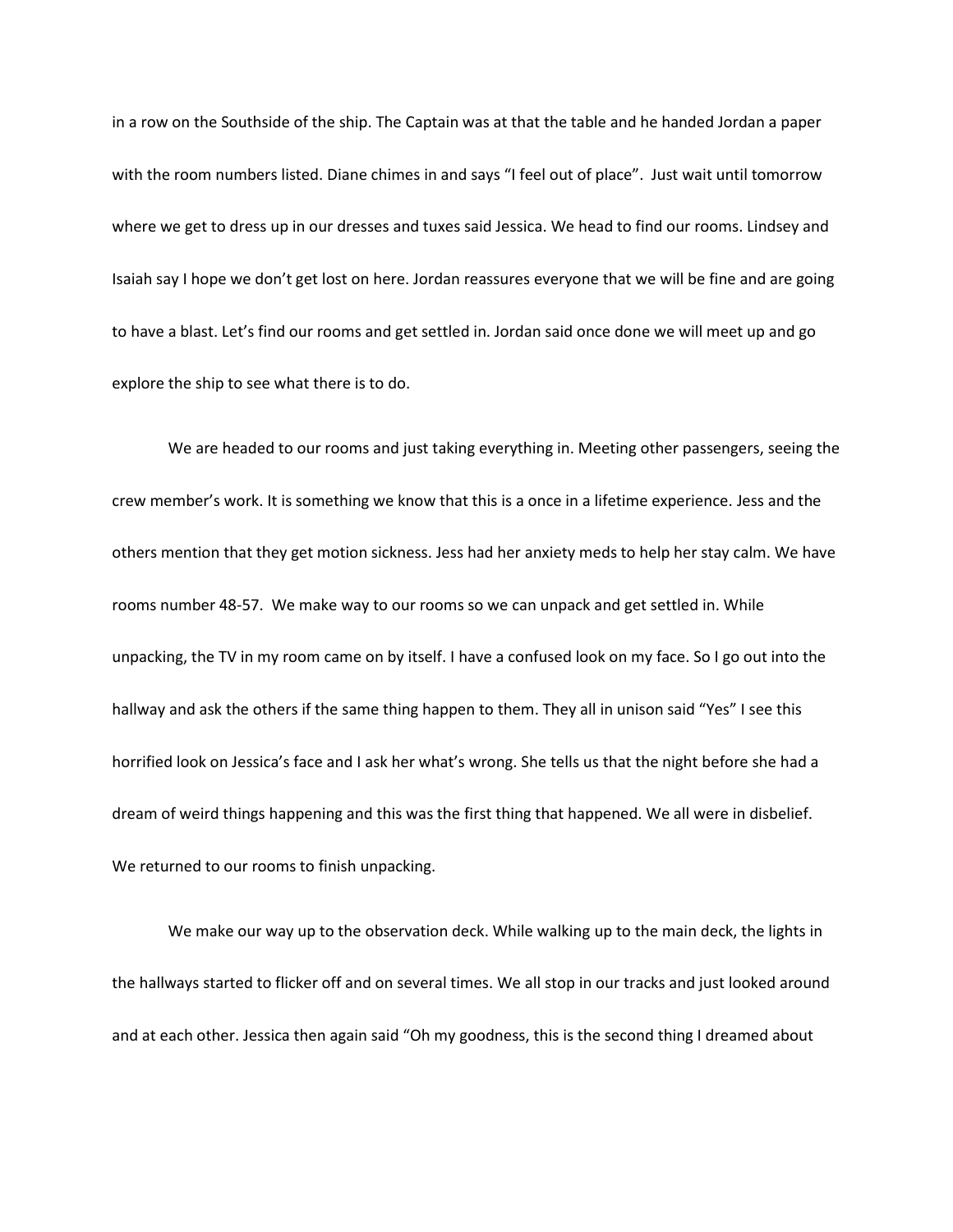last night". Now we were a little freaked out. Lights came on and stopped flickering. We shrugged it off and continued our way to the main deck.

We make it up to the main deck, and are just taken away by the beauty of the Atlantic Ocean. Bluest water we have ever seen. Clear skies, and wide open ocean. Amazing view. Then we hear the loud ship horn, signaling that is time to set sail. The ship leaves dockside and we are on our way to our first destination, The Falkland Islands. 5,500 miles of Blue Ocean. We all get butterflies due to excitement. We decide to go on a self-guided tour of the ship to see what the Quantum of the Seas has to offer for its passengers.

The ship has a huge arcade room, several bars and restaurants, a huge banquet hall, and our favorite thing, a Casino. We split up to go do our own thing. Jordan, Jessica and Diane hit up the casino. The others went and did their own thing. While at the casino us three played slot machines and then out of nowhere us all three hit the jackpot on our machines. Coincidence? Maybe, maybe not, but we were not complaining. We collect our winnings and go to the next thing to do. We found a movie theatre and we decided to watch a movie. We get seated and the movie starts. Low and behold the film being shown is JAWS. How convenient! Here we are, on a cruise ship, in the middle of the Atlantic Ocean, watching an all-time classic about a killer shark. Luckily for us we "Have the bigger boat" After the movie, there is announcement that dinner will be served shortly.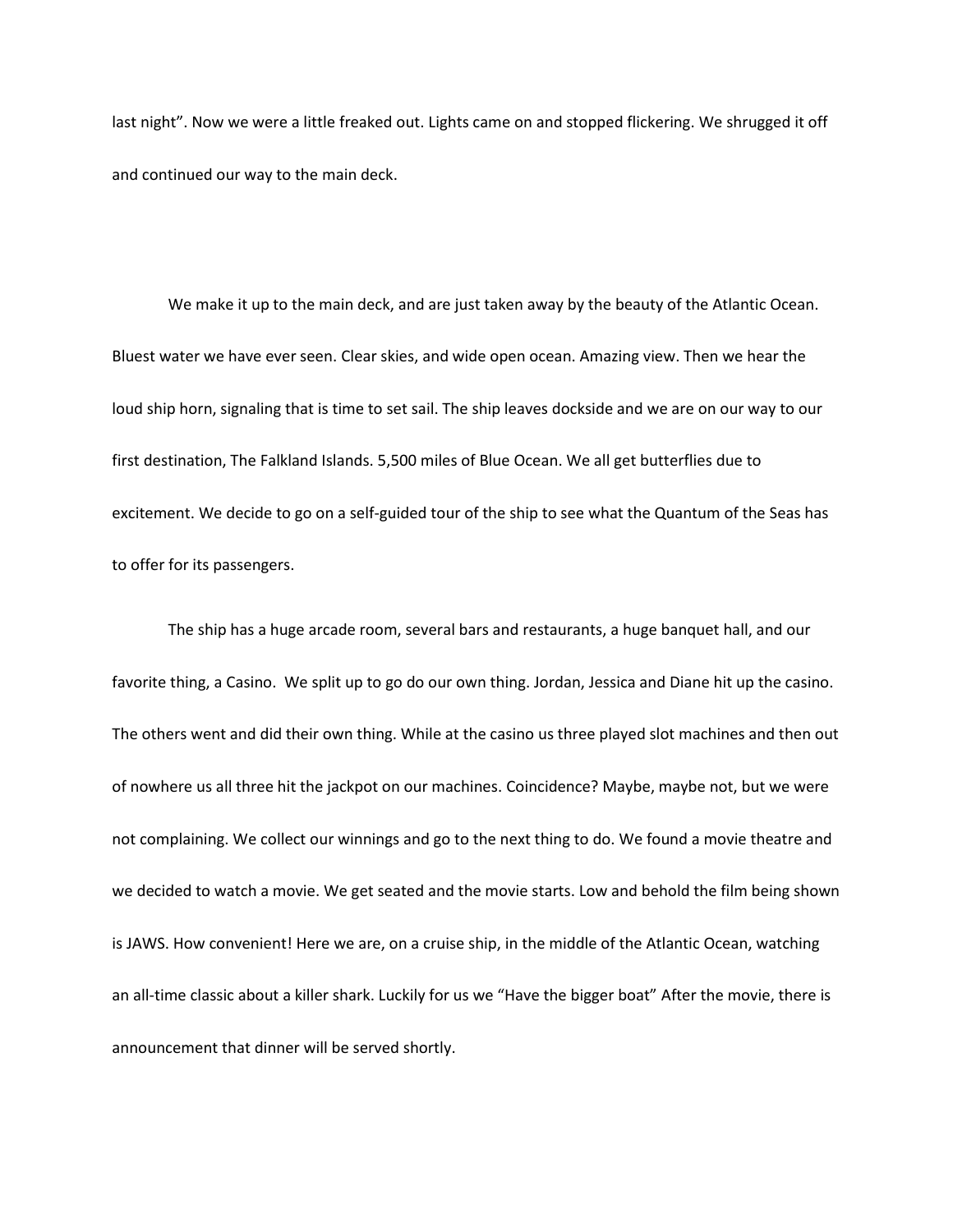We make way back to our rooms to get cleaned up for dinner. We then head back to the dining hall for dinner. Upon arrival we are greeted by the Hostess Emily. She politely showed us to our table and got us all seated. Our waiter Tom arrived to take our drink order first. We all had some cocktails and they were very good. We go ahead and order our dinner. We waited about twenty minutes and our food arrived. The dinner was delicious. We got stuffed. We see what we think is another crew member walk up onto a platform near front of the dining hall. He grabs a microphone and says "hello passengers, I am your cruise ship captain, Captain Morgan". He goes on to thanks us for choosing his cruise line and hopes we enjoy our trip. Before leaving he tells all passengers that there will be a formal dinner and dance tomorrow evening at 7pm in the banquet hall. We passengers are all excited.

After dinner and the announcement we all head to the arcade. Man that was a blast! They had so many games that were around when we were kids. They had Mortal Kombat, Street Fighter, Pac-Man, and so on. We played for hours on end. Jordan said he was getting tired as it was just about midnight. Jordan left the arcade and made his way to his room to go to bed.

When making his way to his room, Jordan was approached by a crew member named Hank. Hank asked Jordan if there was anything he needed. Jordan said no thank you, I am good. Hank just stood there and smiled and then just walked away without saying a word. Jordan was a little disturbed and confused by Hanks response, or should I say no response? Jordan stood there thinking about what happened and he turned around and Hank was gone. Jordan again shrugged it off and went to his room. Finally, said Jordan, in my bed and he was out like a light.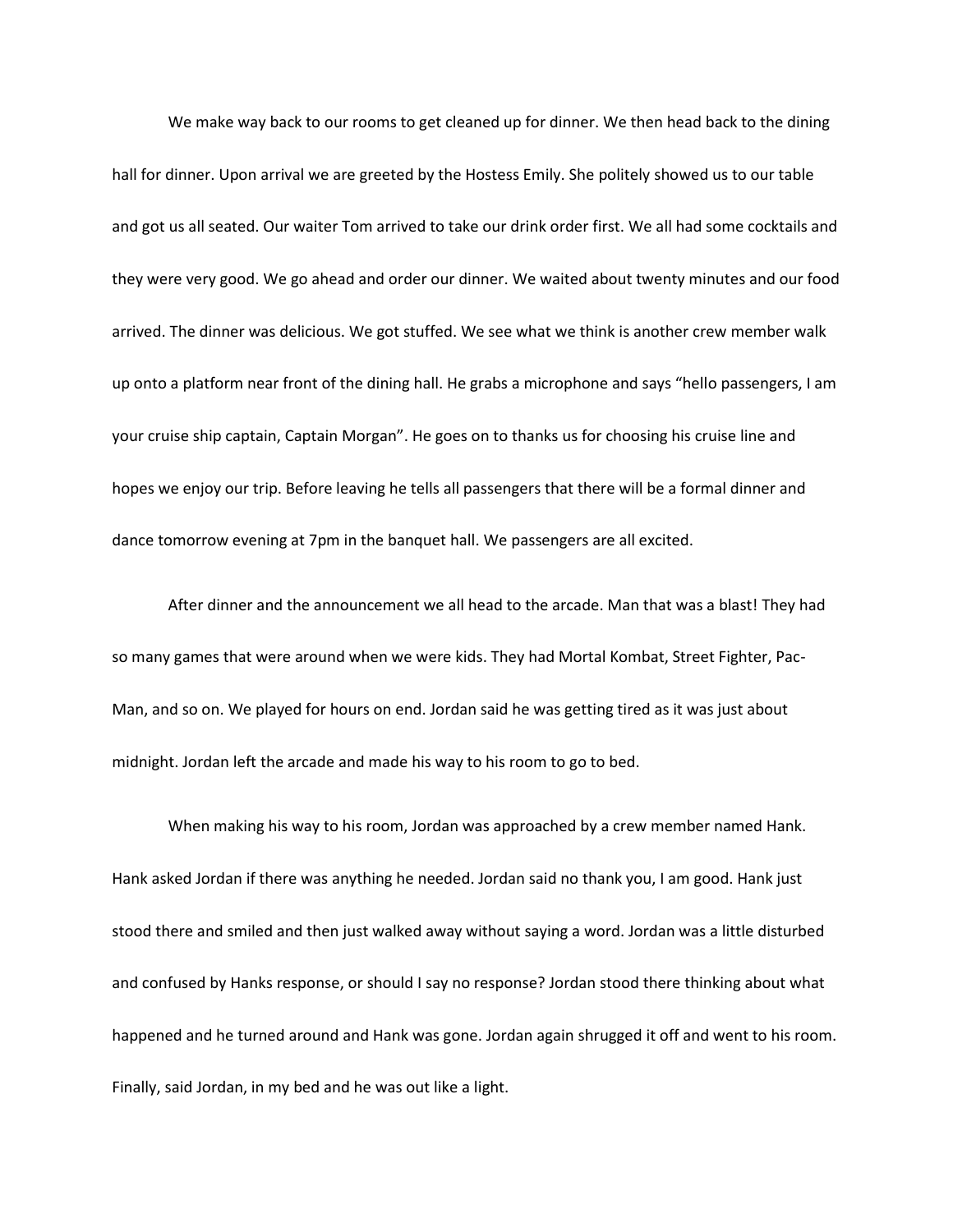Around 4am, Jordan is awoken by a loud bang. He literally jumps out of his bed! His heart is beating so fast. He slowly opens his door and to his surprise, nothing or no one was there. Jordan is really freaked out. He shuts his door and goes back to bed. There were no other issues for the rest of the night. When Jordan woke up, he got dressed so fast, and went to talk to the others about last night. He asked if they heard the loud bang. Lisa, Jessica, Robert, Isaiah, Diarus, Delaina, Lindsey and Diane all said no. They didn't hear a thing. Jordan did not believe them, he was guys, come on, you have to had heard that bang, it was so loud. Again, they all said no. Jordan was so confused, and actually started to panic.

Later that day we all met up for lunch and talked about what we wanted to do for the day. We also talked about the formal dinner and dance later this evening. The guys decided to go swimming after lunch, and the ladies decided to go to the spa. The pool was incredible, and luckily for the guys it wasn't crowded. We swam for hours, long enough to get sunburn. The ladies had a great time at the Spa. It was time to go back tour rooms and get ready for the formal banquet. There was a dress code. Men had to wear black and red tuxedos and the women had to wear red ballroom gowns.

We all felt a little special and feeling good about ourselves. We all looked really good. Being that Robert and Delaina were the only couple in the group, the rest of us had to find dates for the banquet. Jordan went asked the bartender Rhea, and she said yes with no hesitation. Jessica asked the casino manager Erik and he said yes as well. Isaiah asked Emily who was our hostess from the previous day at dinner and she said yes and leaped for joy. She was more excited than one should be. Diarus had asked the lifeguard Wendy and she said yes as well. Lindsey got lucky and got the Spa manager Luke to be her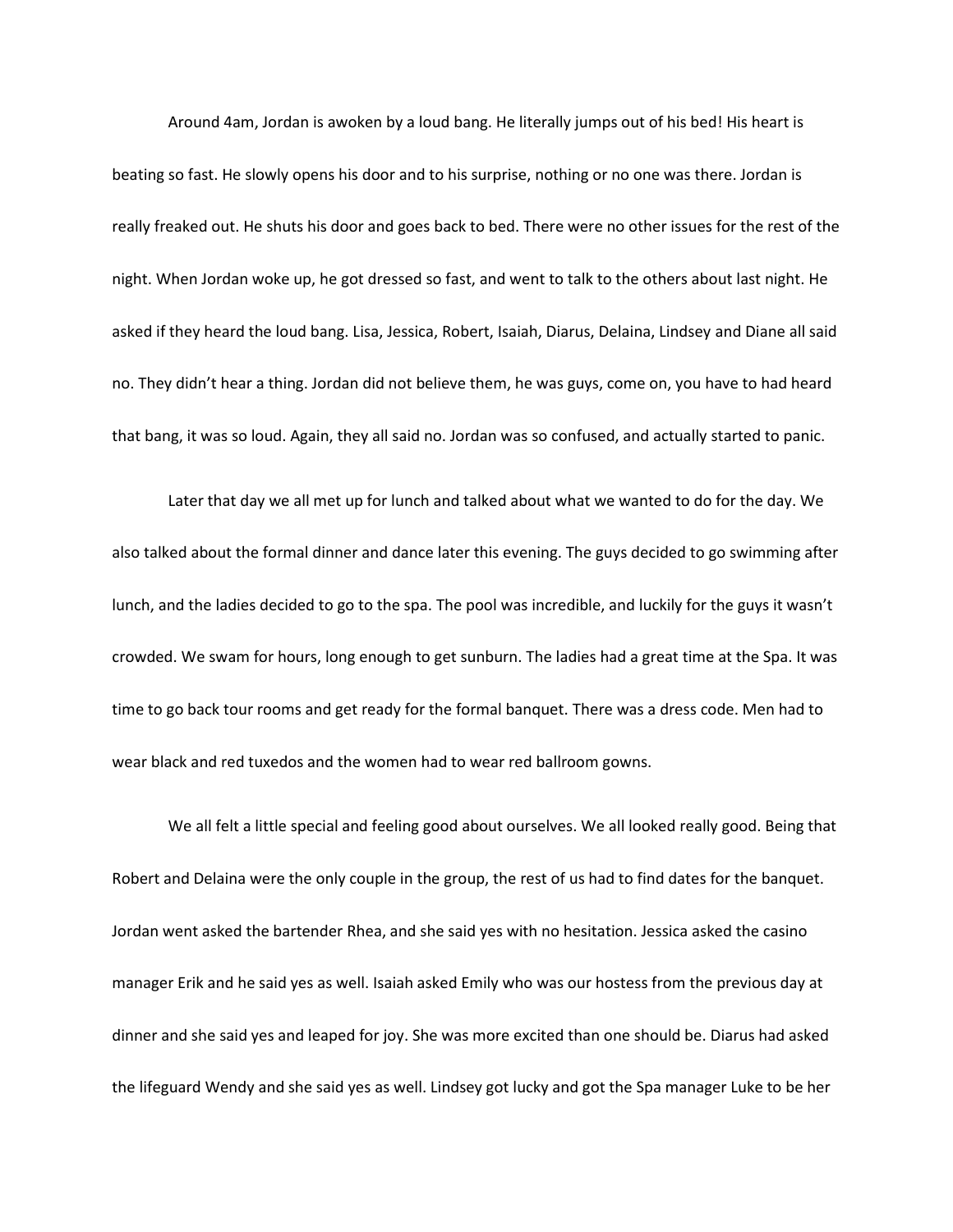date. And lastly, Lisa for some reason got Hank to be her date. Jordan was still perturbed by this guy but Lisa seemed happy so Jordan didn't say anything, but was keeping an eye on Hank.

We arrived with our dates to the banquet hall. We were greeted and shown to our table. Dinner was first on the agenda for the evening. They had two options, Steak dinner and or a baked chicken dinner. We all chose the steak dinner. We all had a glass of wine with dinner. The food was so delicious. No complaints at all. It had come time for the dancing to begin. First few songs were slow, and we all danced with our dates like we were in royal ball. Then the music changed and became more upbeat and that's when the party began. It seemed that we danced for hours on end. We were having the time of our lives.

Midway through the evening, a very loud alarm went off. The lights went off, and a red like light came on. Everyone froze in terror. Jordan said "Damn it, here we go again" The ship had come to a complete stop. The crowd was chattering with their friends and dates and amongst each other about what was going on. No one knew what to do, I mean we are in the middle of the damn ocean, what could we possibly do? Jordan went to find Hank, he felt like that he had something to do with this. Something about Hank rubbed Jordan the wrong way. But to no surprise, Hank was nowhere to be found. Actually, no crew was in sight. Even our dates had basically vanished.

Nothing was making sense. Everyone stayed in the banquet hall. Again, no one knew what to do. All of a sudden like dust in the wind, Captain Morgan literally appeared out of nowhere and told everyone that all is ok, and we are getting closer to our first destination. There was no explanation of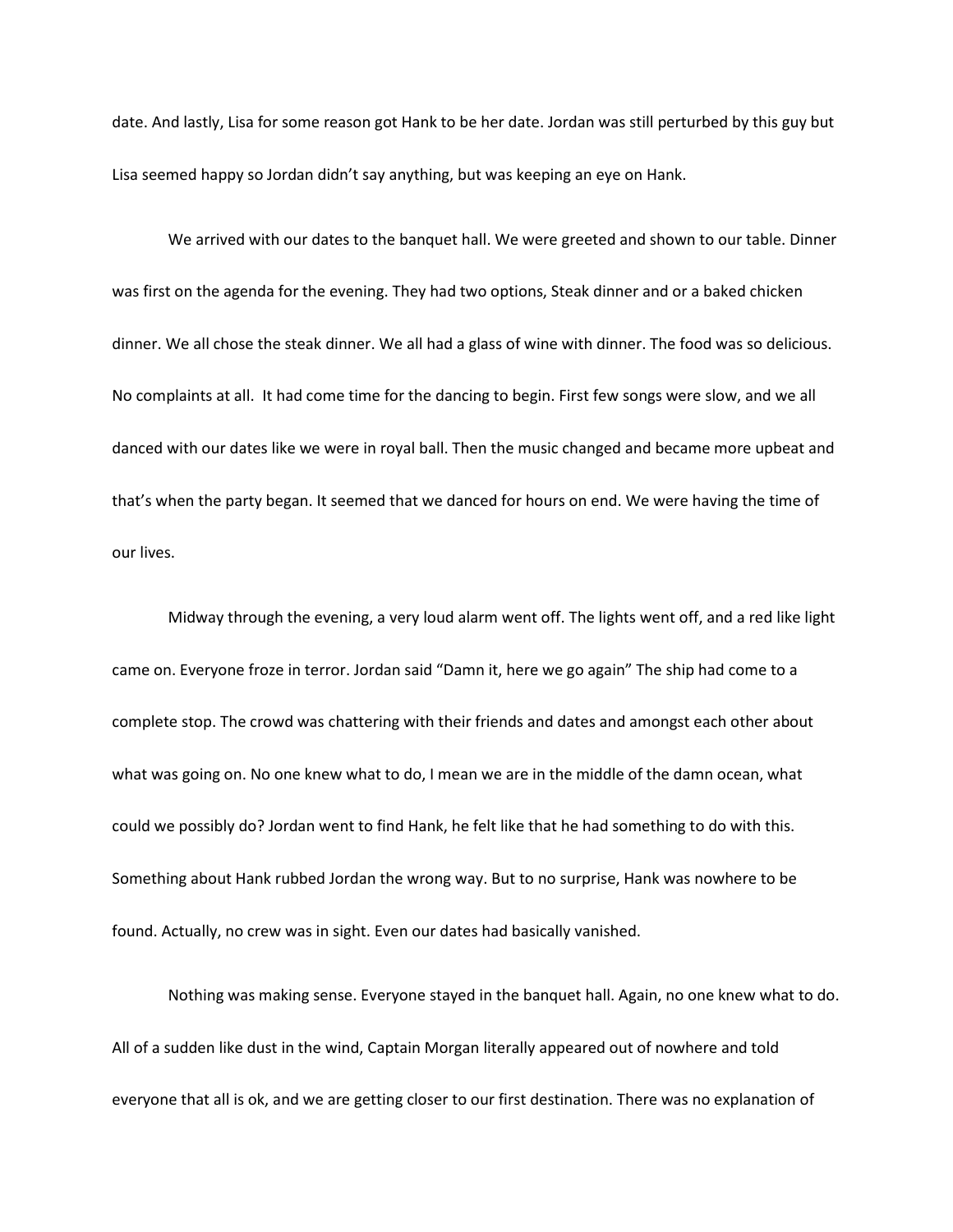what just occurred. The passengers were shouting and asking questions. Captain Morgan basically ignored us all and just walked away as if nothing happened. This was really trippy and all the passengers had an uneasy feeling.

We all went back to our rooms for the night. Still confused about what had happened and what the captain failed to tell us. Oh well! Not much we could do about it. We arrived to our rooms and called it a night. We were looking forward to the next day when we finally arrive to the Falkland Islands. We wake up the next morning with the cruise ship pulling into the dock area in Stanley a small town within the Islands. We get dressed for the day. There is an announcement that all passengers needed to return back to the ship by 6pm for departure.

Jessica had searched a place for us to go see. It is called Whalebone Arch. It is a giant arch made out of whale bones, go figure! And another place she found was Gypsy Cove. Lisa was all for the Gypsy cove, and everyone was else in agreement. We went to Whalebone Arch first. It was a true sight to see. I have never seen anything like it. It is a monument that was built in 1933 to celebrate 100 years of the British administration in the Falkland. It is made up of four gigantic whale bones. It's truly a sight to see. We also came across a museum called Falkland Islands Museum and National Trust. Lindsey and Diane did not want to go see the arch, they wanted to go tour the museums. Both sights were just awesome. Cannot express how awesome it is. If you ever visit the Islands, please go see this.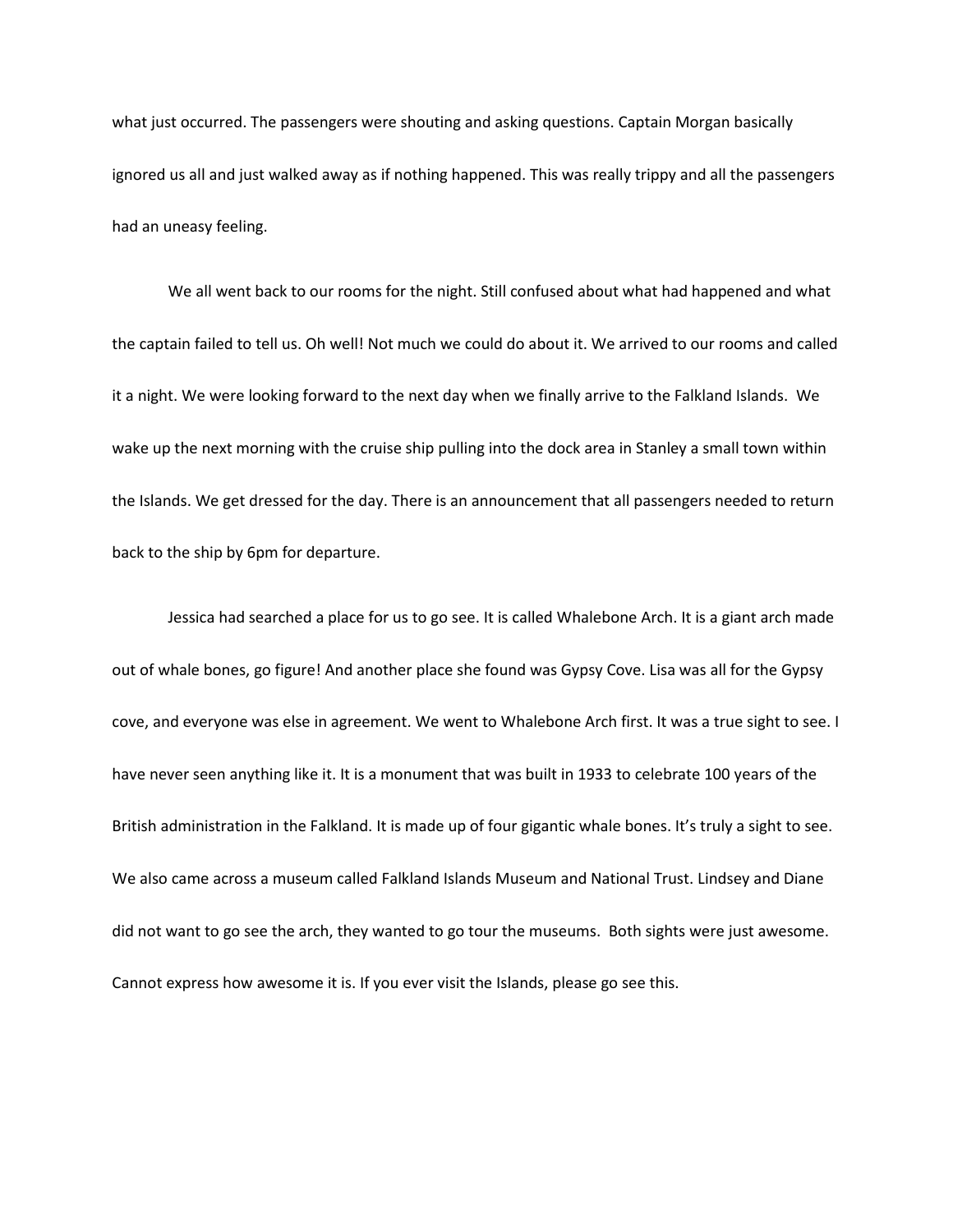Next on our agenda was going to Gypsy Cove. It is actually called Yorke Bay. It is a secluded beach. The water is the bluest I have ever seen. White sand and just a magnificent view. While there we saw penguins on the beach, yes that's right, Penguins. The beach was incredible.

We decided to have a picnic lunch at the beach. Jordan and Isaiah went to get everyone drink and order food. We all ate beach side and enjoyed the gentle breeze. After lunch it was about time to head back to the cruise ship to board and get ready to make the long trip to our final destination, Hawaii. We make it back in time, and man are we wore out. Our feet are super sore from all the walking we had did on the Islands. It was a unanimous decision we all go to our rooms to rest for a while.

Jessica went with Lisa to her room, Robert and Delaina went to his room, Jordan hung out with Diane, Lindsey, and Isaiah in Lindsey's room, there was room for everyone. Jordan passed out on the floor, everyone else slept in a bed. Diarus went to his room, he wanted to be alone. While everyone was settled in here come the lights going off and on again. Yep, here we go again. Also the TVs came and it starts playing a weird video.

Diane woke Jordan up and said "the lights are out and we are going to Robert and Delainas room. We all go knock on their door so we can stay together. The video was playing and we were all glued to the TV to see what it was playing. The video was showing us being the only passengers on the ship. Where is everyone else? Asked Robert Jordan said, I don't know, it's just a video guys, doesn't mean anything. "But why do we look so sick, like deadly sick, asked Jessica" Jordan, again said I don't know, but we need to find out what the hell is going on.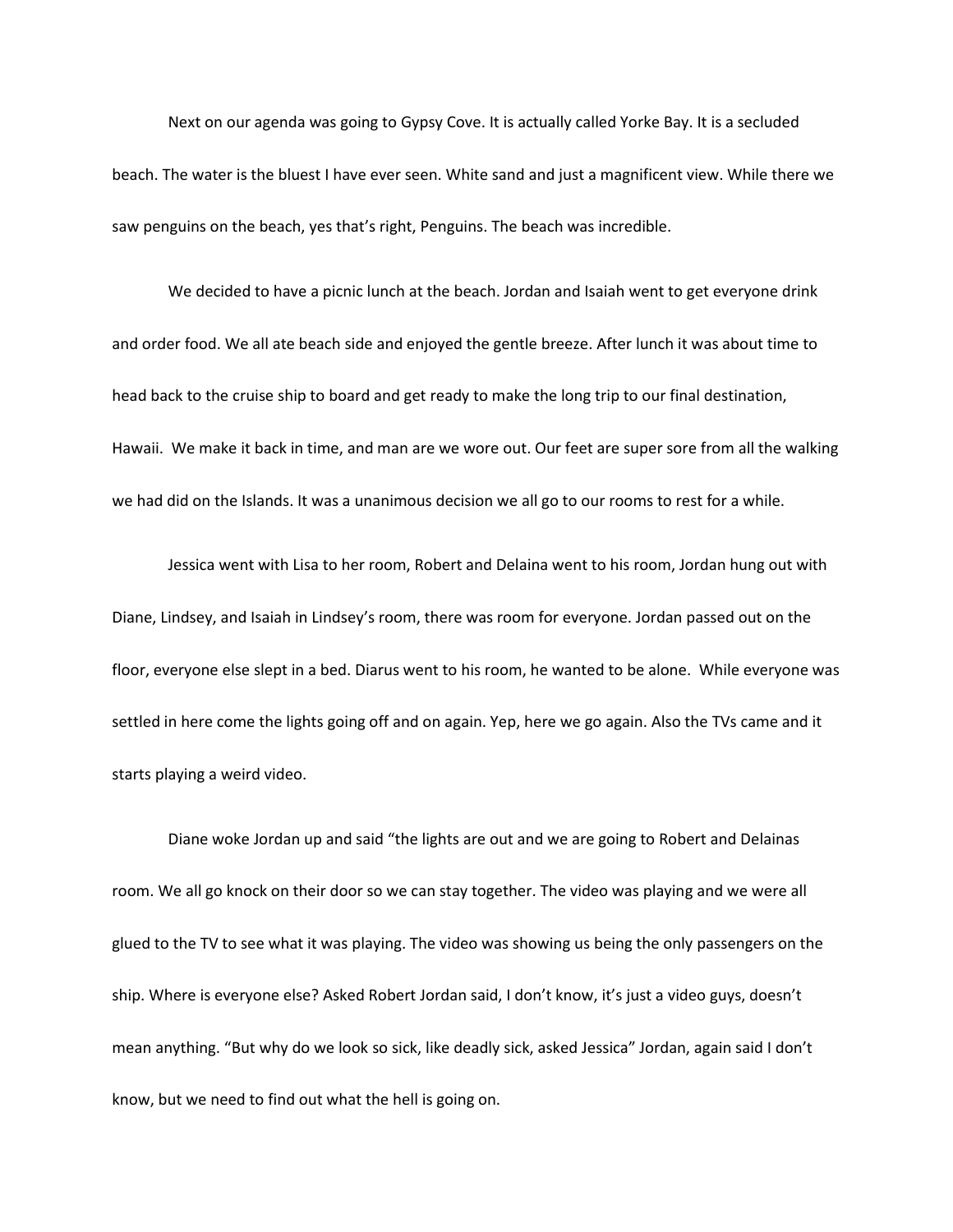Everyone gathered their flashlights and exited the room. They were all going on a mission to search the ship. It is pitch black, and our flashlights don't help us very much. We all make it back to the main lobby and hadn't seen anyone else. No other passengers, no crew, nothing! Maybe they are in their rooms said Jessica, Jordan agreed, with no lights they may just be staying in their rooms. And as soon as Jordan said that the lights came on. We all waited for a few minutes to see if other passengers and or crew members emerged from their rooms, and no one came out.

Lindsey asked "Where is everyone". Isaiah said lets go look some more and see if we can find anyone. Making our way through the ship we are not seeing anyone else. We make it by the casino, and Diane goes are we the only people on board? There is no way that's possible. Everyone got off at the Island said Jordan. We were getting pissed off and more and more confused about the entire situation. Diarus says maybe the other passengers didn't reboard. Lord, I hope they didn't miss the ship. Robert said we need to find the captain and see what the hell is going on. We all agreed.

We went on a search for Captain Morgan's room. It took us a while to find it but we did. Everyone voted that Jordan should knock on the Captains door. Jordan agreed and he knocked several times, and there was no answer. Everyone was confused. Jordan decides to open the door! Upon entering, Jordan finds the room to be empty. Our jaws drop! Lisa goes where is he at? Jordan says guys, I hate to say this but I have come to the conclusion that we are the only passengers on the ship. Delaina asks what to do next.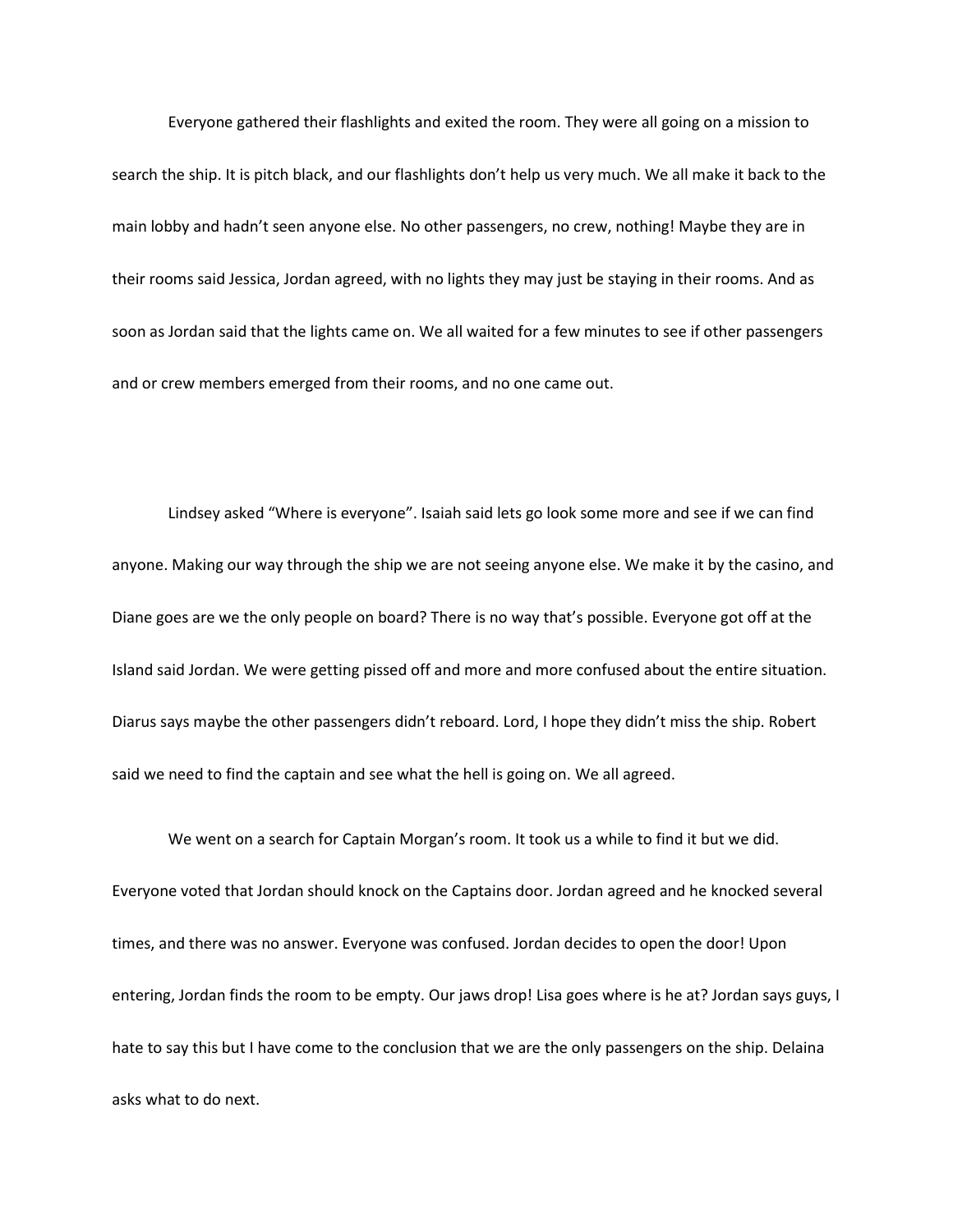Jordan was pacing back and forth brainstorming on what to do. He tells everyone to go to the main deck and see if we can find anyone up there. We all make way to the deck and when we arrived, there was not a soul in sight. Now what? Asked Jessica. In unison we all said I don't know. Diarus asked if any of us had started feeling sick. Diarus said he's getting sea sick. Lisa goes, me too. Jordan asked by a show of hands who feels sick? We all raised our hands. This is weird, why get sick now when we've been on the ship for three days and have been fine said Diane.

Jordan told everyone to stay put, he was going to find the control room. Someone has to be running the ship, right? I mean the ship was making its way to Hawaii, at least we thought. Jordan found the control room and again, no one in sight. Jordan sees a radio and he is trying to radio in for help. No one responds for a few minutes. Finally someone comes through and it is another cruise line that's somewhat nearby. Jordan is explaining to them what is going on.

They do not believe him. They say they just spoke with the Captain. How is that Jordan asked, we can't find him and me and my friends are the only passengers on board. Radio contact was then cut off and Jordan could not get through. Jordan now has to figure out to run the ship and make sure we are on the right track to Hawaii. Jordan is super nervous, but he figures it out. He sets the ship on cruise control so he can go rejoin the group.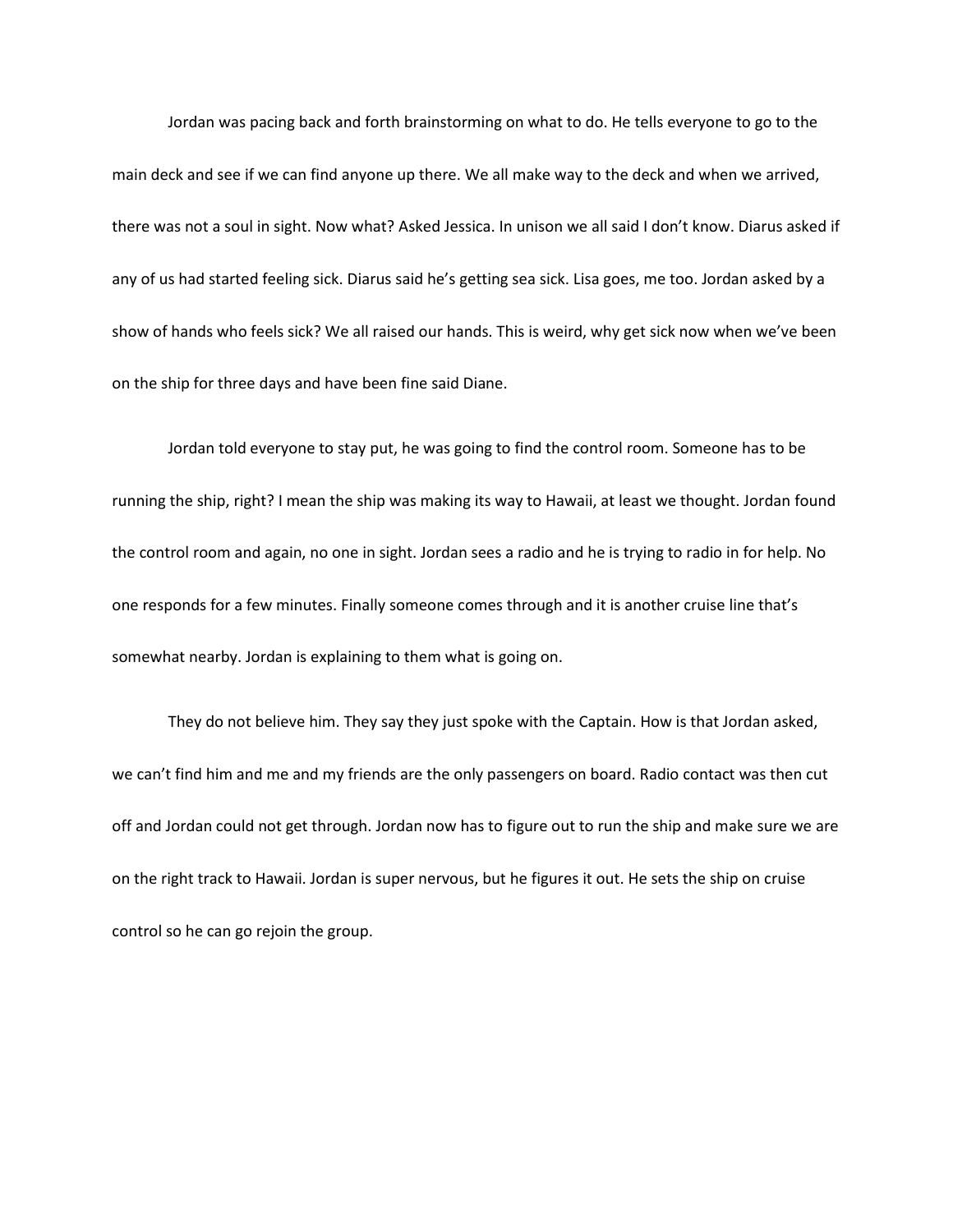Jordan rejoined the group, and explained to them what he found, well didn't find. He also told them about the radio contact he made with the other cruise ship. The group was getting upset. Jordan was able to make their minds at ease for a moment by telling them that he figured out how to run the ship and that it was on cruise control and set straight to Hawaii.

Night time falls upon us and we are so tired. We decide to sleep on the deck in the lounging chairs. We all slowly drift off to sleep. Even with all the crap going on, we wall got some really good sleep. When we woke up, we went to dining hall to fix our own breakfast. We made one big country breakfast for all of us to eat. We brainstormed todays plan. None of us really had any idea what to do.

After breakfast Jordan and the group went to the control room to check radar and try radio contact again. Ship was still on track, which put everyone at ease. No luck with radio contact though. Diarus mentioned that we could be too far off radar, makes sense but there has to be someone out there who can hear us. But no one heard us. Isaiah was starting to go off and getting all upset. We had to work hard to calm him down.

Once Isaiah was calm, we went back to searching the ship for answers. By then everyone started to feel sicker. We weren't for sure but all signs pointed to having Covid. Even though we were all sick, we had to push through and try and solve the crazy ass mystery. Jordan noticed on the radar that we are approaching Hawaii, and have about two hours left until our arrival.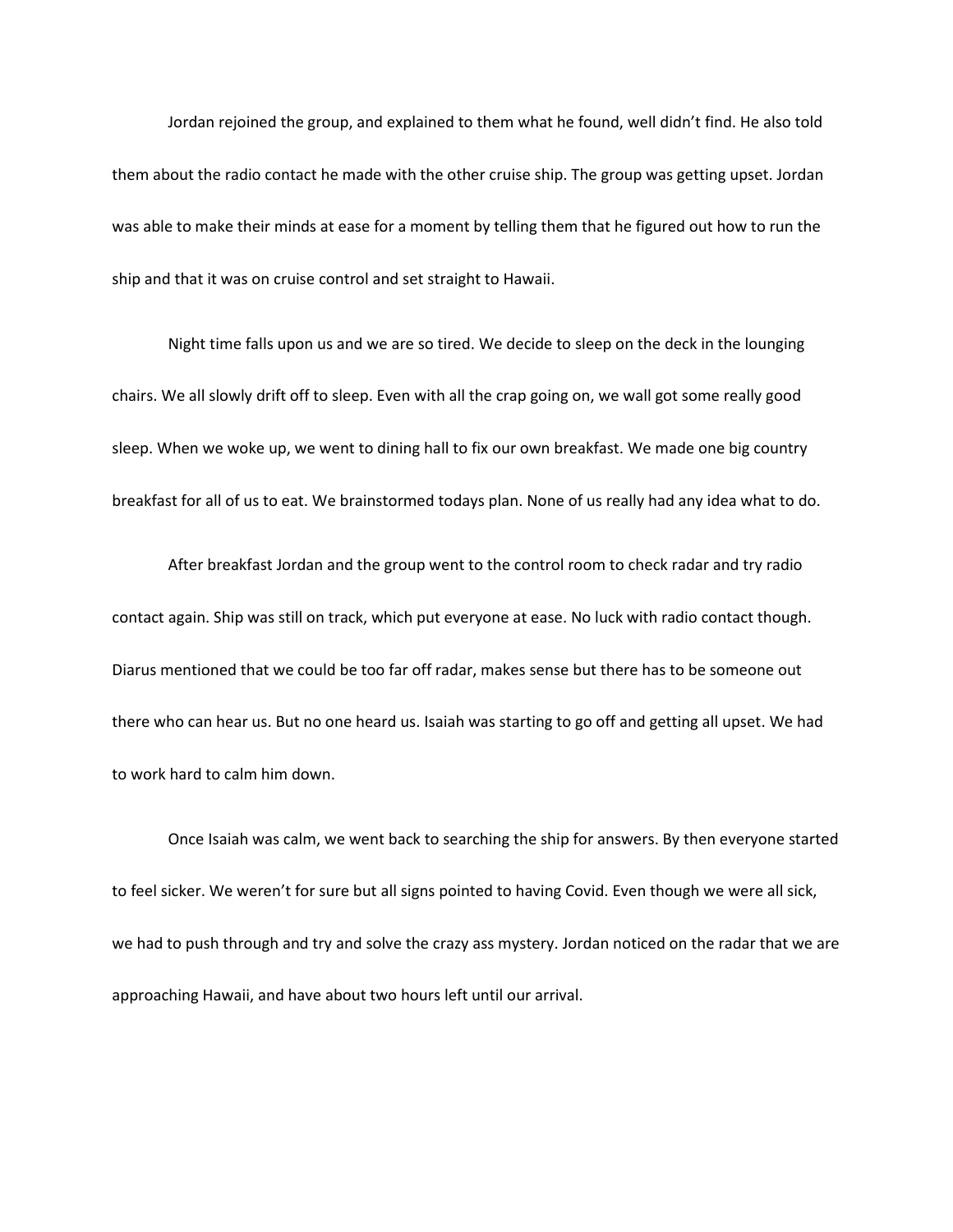We frantically ran to our rooms to pack our stuff up. We were ready to get off this ship. With everything going on and not having a single clue of what was going on, we were ready to be in Hawaii. When we make our way back up the deck to wait for arrival to Hawaii. All of a sudden I hear a voice from behind and it was Hank, Captain Morgan and the other crew members. Jordan went off and started yelling and cussing at the captain and crew.

Jordan wanted answers, they all did. Captain Morgan told Jordan to calm down and he would explain. The captain proceeded to tell Jordan and the others that the crew and he were actually ghosts. We all were dumbfounded, but it made sense. Captain explained that they had died from a virus and were looking for a cure. They was hoping we would be able to solve the mystery of the ship and find a cure to be able to help others.

Jordan told the captain that he was insane. How the hell was we to know we were to look for a cure? We were all upset and furious. The ship arrived to Hawaii. We were relieved. Once the ship docked, everyone exited except Jordan. He stayed for a moment to talk to Captain Morgan. All the captain said was keep looking for a cure, don't give up. Jordan just said ok and left the ship.

We all agreed to stay together for our time in Hawaii. We didn't want anything else happen and if it did us would all witness it together. Hawaii was beautiful and we had a wonderful time. Time flew by and it was time to go home. We decided to fly home. We all get tickets for our flight and head to the airport. Once we arrive we make way through security and head to our gate. We get to the gate and make way onto the plane. First class was awesome and super comfortable.